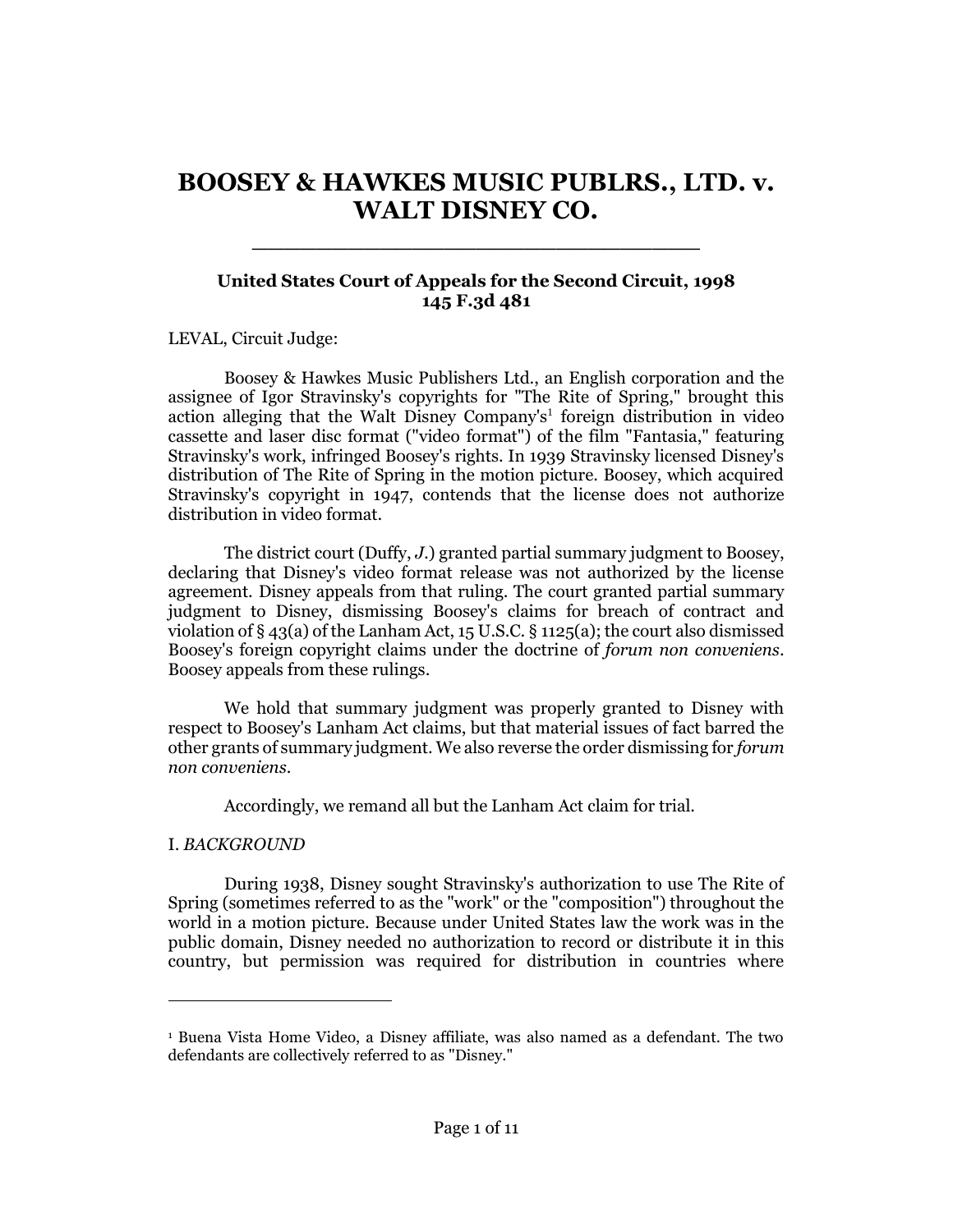Stravinsky enjoyed copyright protection. In January 1939 the parties executed an agreement (the "1939 Agreement") giving Disney rights to use the work in a motion picture in consideration of a fee to Stravinsky of \$ 6000.

The 1939 Agreement provided that

In consideration of the sum of Six Thousand (\$ 6,000.) Dollars, receipt of which is hereby acknowledged, [Stravinsky] does hereby give and grant unto Walt Disney Enterprises, a California corporation . . . the nonexclusive, irrevocable right, license, privilege and authority to record in any manner, medium or form, and to license the performance of, the musical composition hereinbelow set out . . .

Under "type of use" in P 3, the Agreement specified that

The music of said musical composition may be used in one motion picture throughout the length thereof or through such portion or portions thereof as the Purchaser shall desire. The said music may be used in whole or in part and may be adapted, changed, added to or subtracted from, all as shall appear desirable to the Purchaser in its uncontrolled discretion. . . . The title "Rites of Spring" or "Le Sacre de Printemps", or any other title, may be used as the title of said motion picture and the name of [Stravinsky] may be announced in or in connection with said motion picture.

The Agreement went on to specify in P 4 that Disney's license to the work "is limited to the use of the musical composition in synchronism or timed-relation with the motion picture."

Paragraph Five of the Agreement provided that

The right to record the musical composition as covered by this agreement is conditioned upon the performance of the musical work in theatres having valid licenses from the American Society of Composers, Authors and Publishers, or any other performing rights society having jurisdiction in the territory in which the said musical composition is performed. We refer to this clause, which is of importance to the litigation, as "the ASCAP Condition."

Finally, P 7 of the Agreement provided that "the licensor reserves to himself all rights and uses in and to the said musical composition not herein specifically granted" (the "reservation clause").

Disney released Fantasia, starring Mickey Mouse, in 1940. The film contains no dialogue. It matches a pantomime of animated beasts and fantastic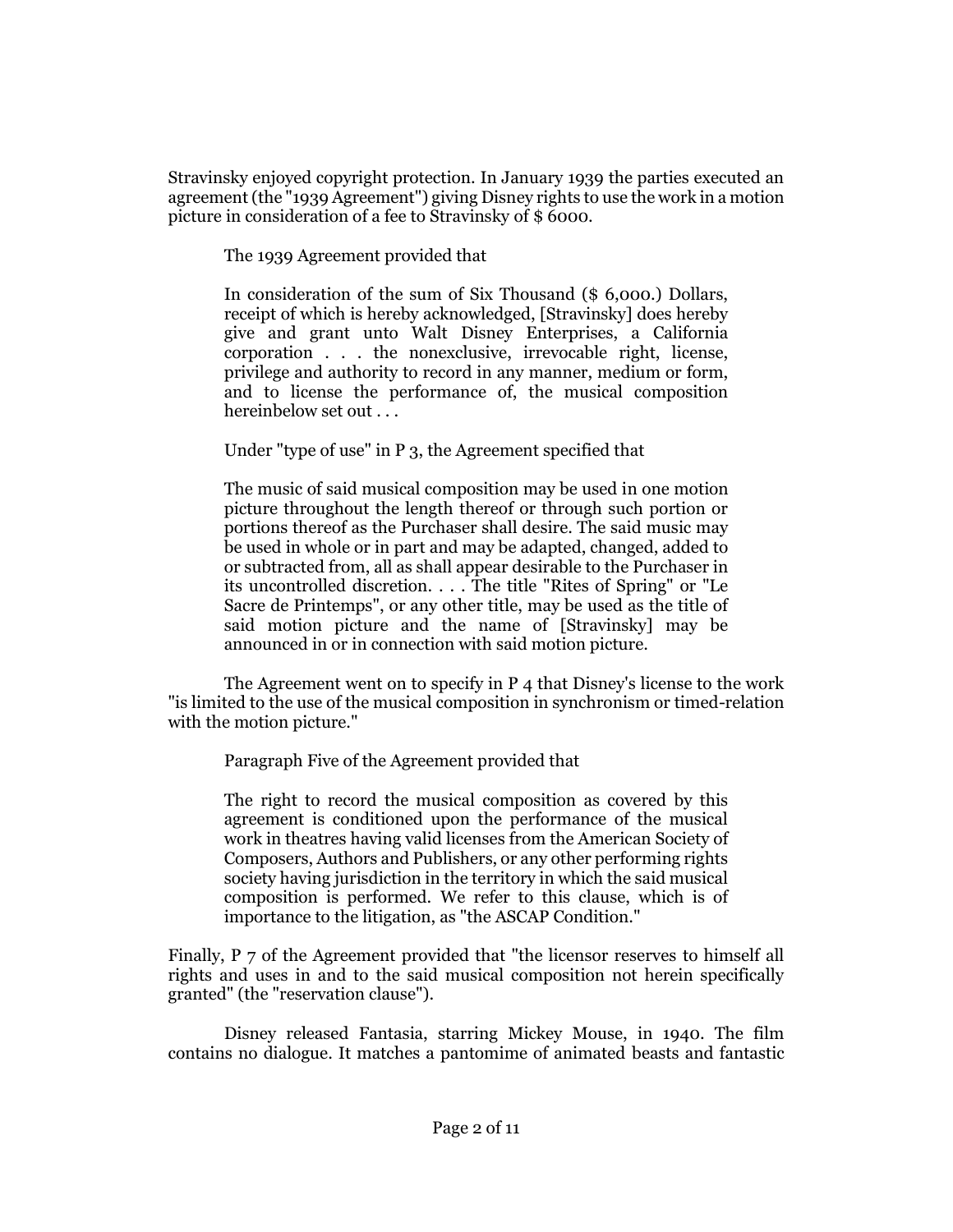creatures to passages of great classical music, creating what critics celebrated as a "partnership between fine music and animated film." The soundtrack uses compositions of Bach, Beethoven, Dukas, Schubert, Tchaikovsky, and Stravinsky, all performed by the Philadelphia Orchestra under the direction of Leopold Stokowski. As it appears in the film soundtrack, The Rite of Spring was shortened from its original 34 minutes to about 22.5; sections of the score were cut, while other sections were reordered. For more than five decades Disney exhibited The Rite of Spring in Fantasia under the 1939 license. The film has been re-released for theatrical distribution at least seven times since 1940, and although Fantasia has never appeared on television in its entirety, excerpts including portions of The Rite of Spring have been televised occasionally over the years. Neither Stravinsky nor Boosey has ever previously objected to any of the distributions.

In 1991 Disney first released Fantasia in video format. The video has been sold in foreign countries, as well as in the United States. To date, the Fantasia video release has generated more than \$ 360 million in gross revenue for Disney.

Boosey brought this action in February 1993. The complaint sought (1) a declaration that the 1939 Agreement did not include a grant of rights to Disney to use the Stravinsky work in video format; (2) damages for copyright infringement in at least 18 foreign countries; (3) damages under the Lanham Act for false designation of origin and misrepresentation by reason of Disney's alteration of Stravinsky's work; (4) damages for breach of contract, alleging that the video format release breached the 1939 Agreement; and (5) damages for unjust enrichment.<sup>2</sup>

On cross-motions for summary judgment the district court made the rulings described above. In determining that the license did not cover the distribution of a video format, the district court found that while the broad language of the license gave Disney "the right to record [the work] on video tape and laser disc," the ASCAP Condition "prevents Disney from distributing video tapes or laser discs directly to consumers." *Boosey & Hawkes Music Publishers Ltd. v. Walt Disney Co.,* 934 F. Supp. 119, 123 (S.D.N.Y. 1996). The court therefore concluded that Disney's video format sales exceeded the scope of the license.

However, as noted, the district court invoked *forum non conveniens* to dismiss all of Boosey's claims of copyright infringement because they involved the application of foreign law. *See id*. at 124-25. The court dismissed Boosey's claim for damages under the Lanham Act because of plaintiff's failure to introduce evidence of actual consumer confusion, *see id*. at 126, and dismissed Boosey's breach of contract claim, finding that Disney had discharged its only contracted obligation, which was to pay Stravinsky \$ 6000. *See id*. at 126-27.

<sup>2</sup> Boosey abandoned its cause of action sounding in unjust enrichment as preempted by the Copyright Act early in the litigation. The issue was not presented on this appeal.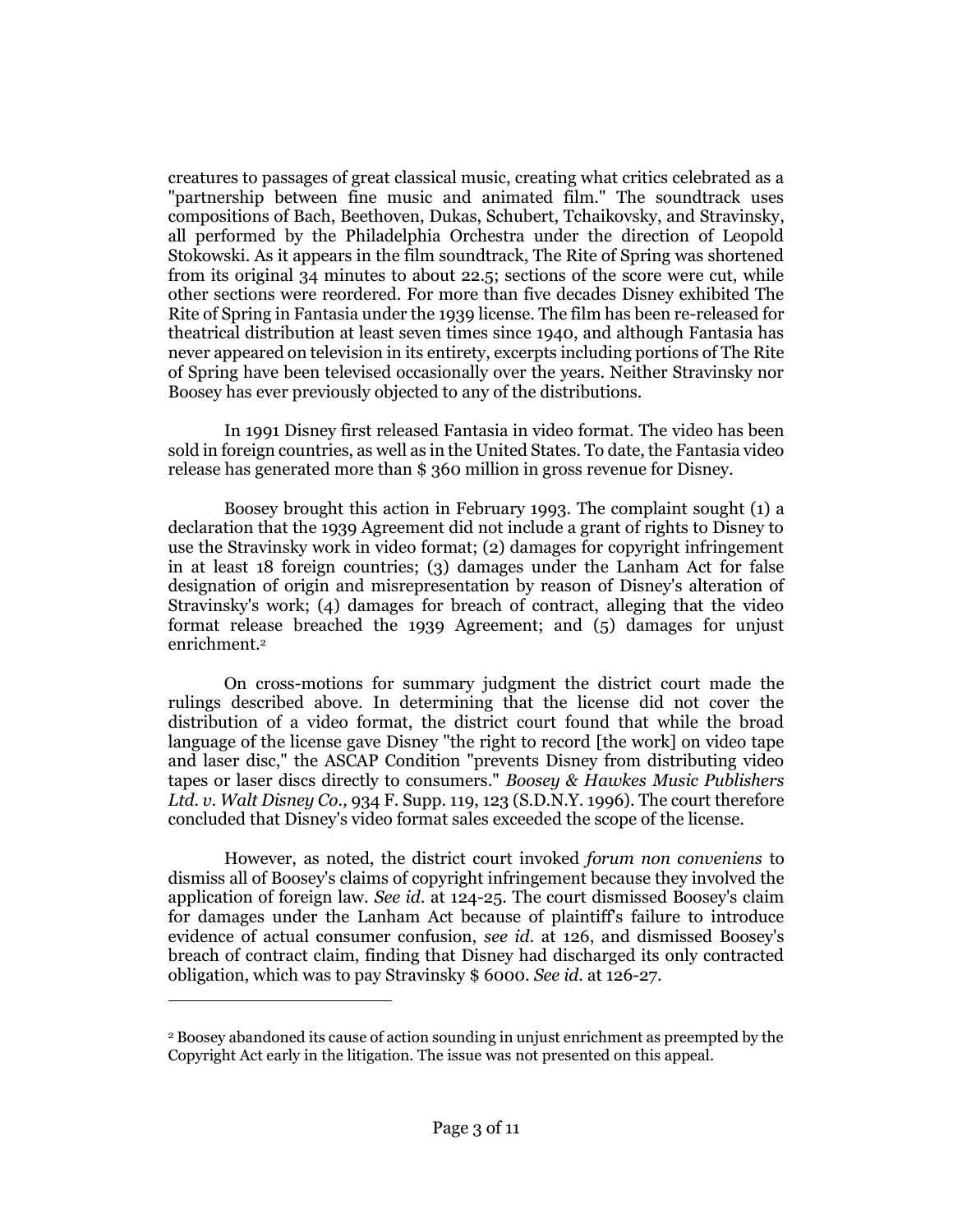The decision below thus declared Disney an infringer, but granted Boosey no relief, leaving it to sue in the various countries under whose copyright laws it claims infringement. *Id*. at 125. This appeal followed.

#### II. *DISCUSSION*

We confront four questions on appeal. Disney challenges the summary judgment which declared that the 1939 Agreement does not authorize video distribution of The Rite of Spring. Boosey appeals three other rulings: the dismissal for *forum non conveniens*, and the grants of summary judgment on the claims for damages for violation of the Lanham Act and breach of contract.

## A. *Declaratory Judgment on the Scope of the License*.

Boosey's request for declaratory judgment raises two issues of contract interpretation: whether the general grant of permission under the 1939 Agreement licensed Disney to use The Rite of Spring in the video format version of Fantasia (on which the district court found in Disney's favor); and, if so, whether the ASCAP Condition barred Disney from exploiting the work through video format (on which the district court found for Boosey).

1. *Whether the "motion picture" license covers video format*. Boosey contends that the license to use Stravinsky's work in a "motion picture" did not authorize distribution of the motion picture in video format, especially in view of the absence of an express provision for "future technologies" and Stravinsky's reservation of all rights not granted in the Agreement. Disputes about whether licensees may exploit licensed works through new marketing channels made possible by technologies developed after the licensing contract--often called "newuse" problems--have vexed courts since at least the advent of the motion picture. *See* 3 Melville B. Nimmer and David Nimmer, Nimmer on Copyright, § 10.10[A] at 10-86 (hereinafter "Nimmer"); *Kirke La Shelle Co. v. Paul Armstrong Co.*, 263 N.Y. 79, 188 N.E. 163 (1938) (deciding whether a license for a stage production also conveyed rights in sound motion pictures).

In *Bartsch v. Metro-Goldwyn-Mayer, Inc.*, we held that "licensees may properly pursue any uses which may reasonably be said to fall within the medium as described in the license." 391 F.2d 150, 155 (2d Cir. 1968) (Friendly, J.) (quoting Nimmer). We held in *Bartsch* that a license of motion picture rights to a play included the right to telecast the motion picture. We observed that "if the words are broad enough to cover the new use, it seems fairer that the burden of framing and negotiating an exception should fall on the grantor," at least when the new medium is not completely unknown at the time of contracting. *Id.* at 154, 155.

The 1939 Agreement conveys the right "to record [the composition] in any manner, medium or form" for use "in [a] motion picture." We believe this language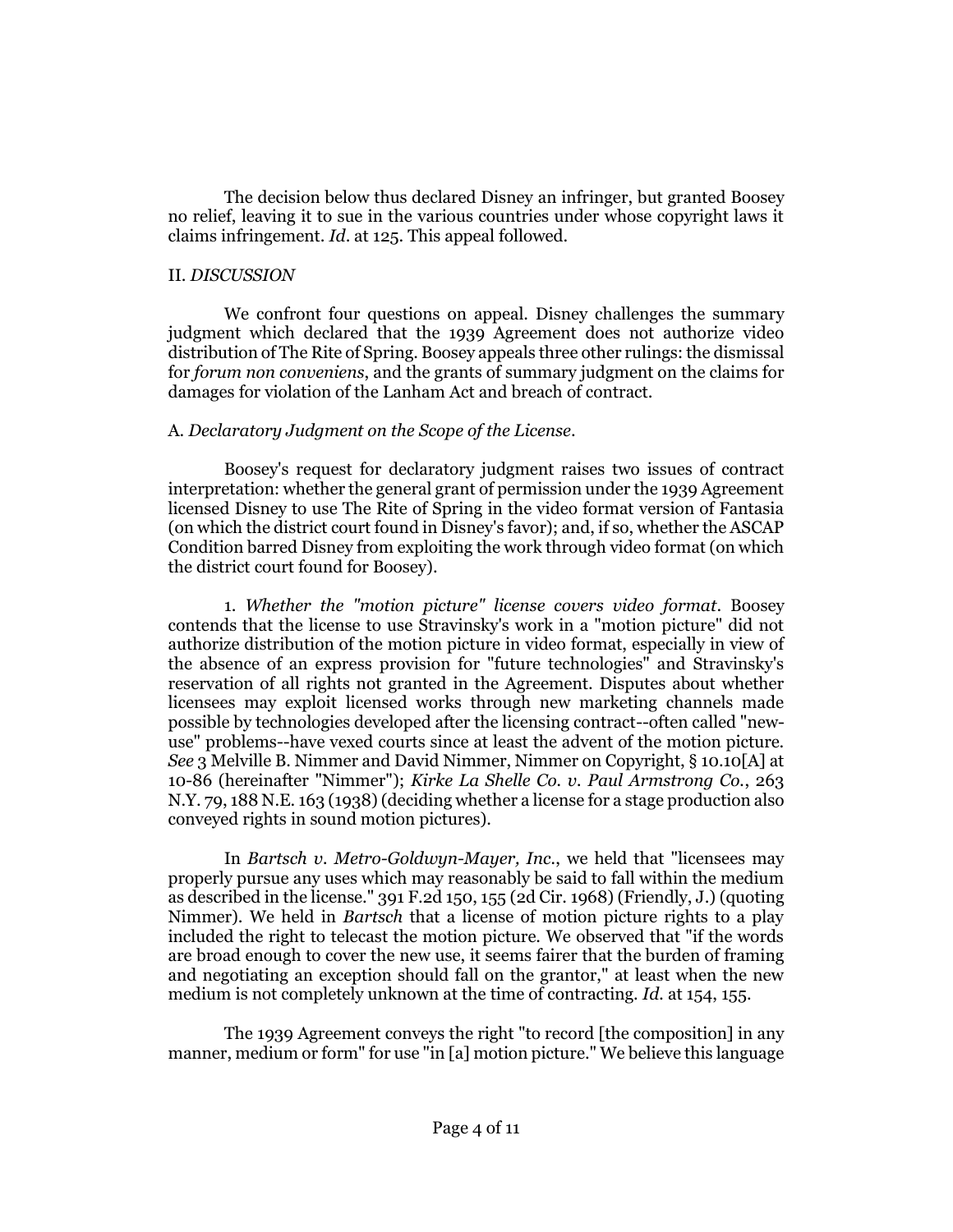is broad enough to include distribution of the motion picture in video format. At a minimum, *Bartsch* holds that when a license includes a grant of rights that is reasonably read to cover a new use (at least where the new use was foreseeable at the time of contracting), the burden of excluding the right to the new use will rest on the grantor. 391 F.2d at 155; *see also Bloom v. Hearst Entertainment Inc.*, 33 F.3d 518, 524-25 (5th Cir. 1994) (applying *Bartsch* to hold that a grant of movie and television rights to a book encompassed video rights as well). The license "to record in any manner, medium or form" doubtless extends to videocassette recording and we can see no reason why the grant of "motion picture" reproduction rights should not include the video format, absent any indication in the Agreement to the contrary. *See Bourne v. Walt Disney Co.*, 68 F.3d 621, 630 (2d Cir. 1995); *Bloom*, 33 F.3d at 525. If a new-use license hinges on the foreseeability of the new channels of distribution at the time of contracting--a question left open in *Bartsch*- -Disney has proffered unrefuted evidence that a nascent market for home viewing of feature films existed by 1939. The *Bartsch* analysis thus compels the conclusion that the license for motion picture rights extends to video format distribution.

We recognize that courts and scholars are not in complete accord on the capacity of a broad license to cover future developed markets resulting from new technologies. The Nimmer treatise describes two principal approaches to the problem. According to the first view, advocated here by Boosey, "a license of rights in a given medium (*e.g.*, 'motion picture rights') includes only such uses as fall within the unambiguous core meaning of the term (*e.g.*, exhibition of motion picture film in motion picture theaters) and exclude any uses that lie within the ambiguous penumbra (*e.g.*, exhibition of motion picture on television)." Nimmer, § 10.10[B] at 10-90; *see also Cohen v. Paramount Pictures Corp.*, 845 F.2d 851, 853-54 (9th Cir. 1988) (holding that license to use musical score in television production does not extend to use in videocassette release); *Rey v. Lafferty*, 990 F.2d 1379, 1390-91 (1st Cir. 1993) (holding that license to portray Curious George in animations for "television viewing" does not extend to videocassette release). Under this approach, a license given in 1939 to "motion picture" rights would include only the core uses of "motion picture" as understood in 1939--presumably theatrical distribution--and would not include subsequently developed methods of distribution of a motion picture such as television videocassettes or laser discs. *See* Nimmer § 10.10[b] at 10-90.

The second position described by Nimmer is "that the licensee may properly pursue any uses that may reasonably be said to fall within the medium as described in the license." *Id.* at 10-91. Nimmer expresses clear preferences for the latter approach on the ground that it is "less likely to prove unjust." *Id.* As Judge Friendly noted in *Bartsch*, "So do we." 391 F.2d at 155.

We acknowledge that a result which deprives the author-licensor of participation in the profits of new unforeseen channels of distribution is not an altogether happy solution. Nonetheless, we think it more fair and sensible than a result that would deprive a contracting party of the rights reasonably found in the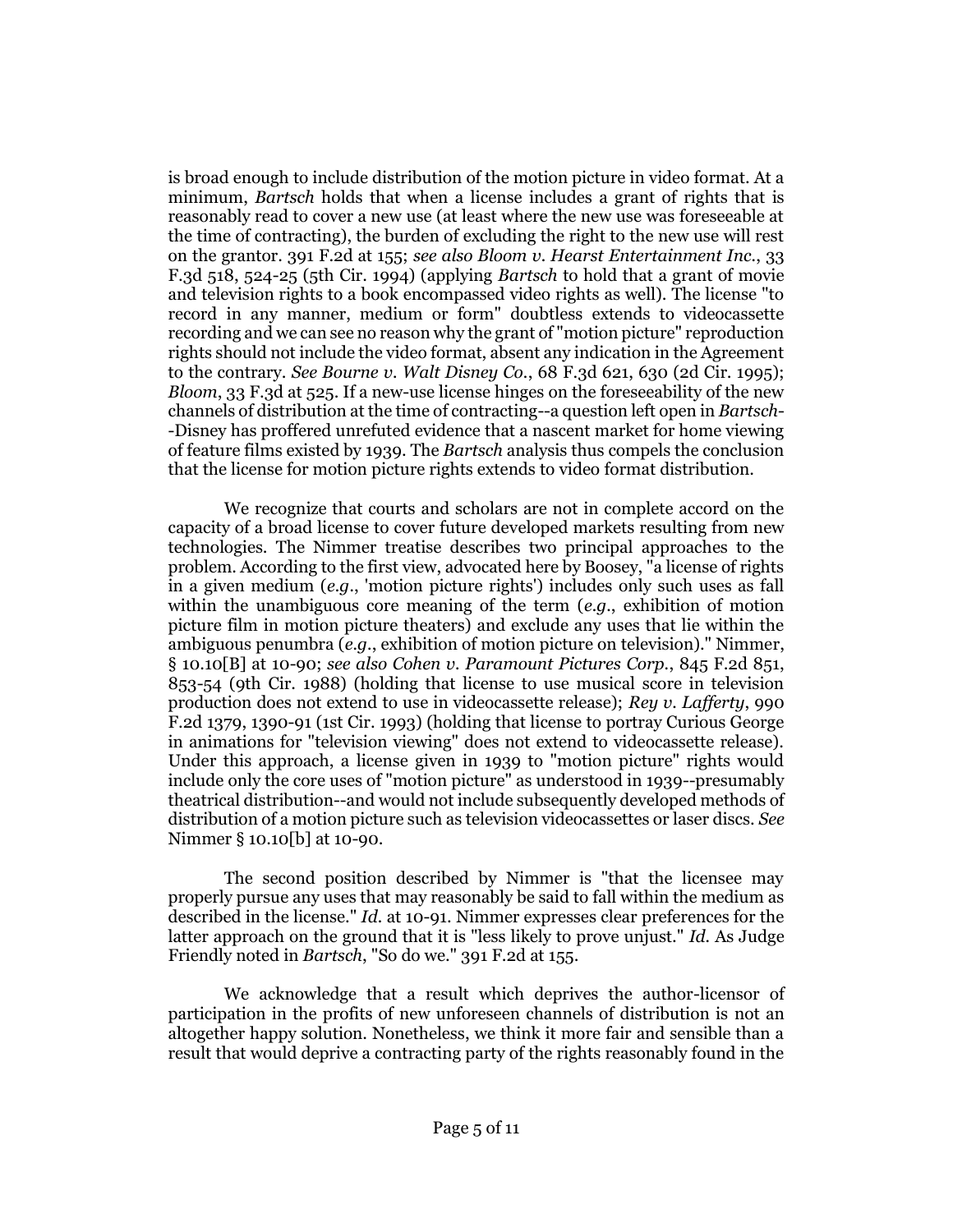terms of the contract it negotiates. This issue is too often, and improperly, framed as one of favoritism as between licensors and licensees. Because licensors are often authors--whose creativity the copyright laws intend to nurture--and are often impecunious, while licensees are often large business organizations, there is sometimes a tendency in copyright scholarship and adjudication to seek solutions that favor licensors over licensees. Thus in *Cohen*, 845 F.2d at 854, the Ninth Circuit wrote that a "license must be construed in accordance with the purpose underlying federal copyright law," which the court construed as the granting of valuable, enforceable rights to authors and the encouragement of the production of literary works. Asserting that copyright law "is enacted for the benefit of the composer," (quoting *Jondora Music Publish. Co. v. Melody Recordings, Inc.*, 506 F.2d 392, 395 (3rd Cir. 1975) (as amended)), the court concluded that it would "frustrate the purposes of the [copyright] Act" to construe the license as encompassing video technology, which did not exist when the license was granted. *Id.*; *see also Warner Bros. Pictures v. Columbia Broadcasting System*, 216 F.2d 945, 949 (9th Cir. 1954) ("Such doubt as there is should be resolved in favor of the composer. The clearest language is necessary to divest the author from the fruit of his labor."); William F. Patry, 1 Copyright Law and Practice 392 (1994) (arguing that "agreements should, wherever possible, be construed in favor of the copyright transferor," to reflect Congress's "policy judgment that copyright owners should retain all rights unless specifically transferred").

In our view, new-use analysis should rely on neutral principles of contract interpretation rather than solicitude for either party. Although *Bartsch* speaks of placing the "burden of framing and negotiating an exception . . . on the grantor," 391 F.2d at 155, it should not be understood to adopt a default rule in favor of copyright licensees or any default rule whatsoever.<sup>3</sup> What governs under *Bartsch* is the language of the contract. If the contract is more reasonably read to convey one meaning, the party benefitted by that reading should be able to rely on it; the party seeking exception or deviation from the meaning reasonably conveyed by the words of the contract should bear the burden of negotiating for language that would express the limitation or deviation. This principle favors neither licensors nor licensees. It follows simply from the words of the contract.

<sup>3</sup> We note that commentators and courts have misinterpreted *Bartsch* in just this way. *See*, *e.g.*, *Film Video Releasing Corp. v. Hastings*, 426 F. Supp. 690, 695 (S.D.N.Y. 1976) (interpreting *Bartsch* to mean that "the words of the grant are to be construed against the grantor"); James W. Dabney, Licenses and New Technology: Apportioning and Benefits, C674 ALI-ABA 85, 89, 96 (characterizing *Bartsch* as a "pro-licensee" decision that articulates a rule of contract construction favoring licensees in new-use cases). We emphasize that *Bartsch* favors neither party and announces no special rule of contract interpretation for the new-use context. Rather, it instructs courts to rely on the language of the license contract and basic principles of interpretation.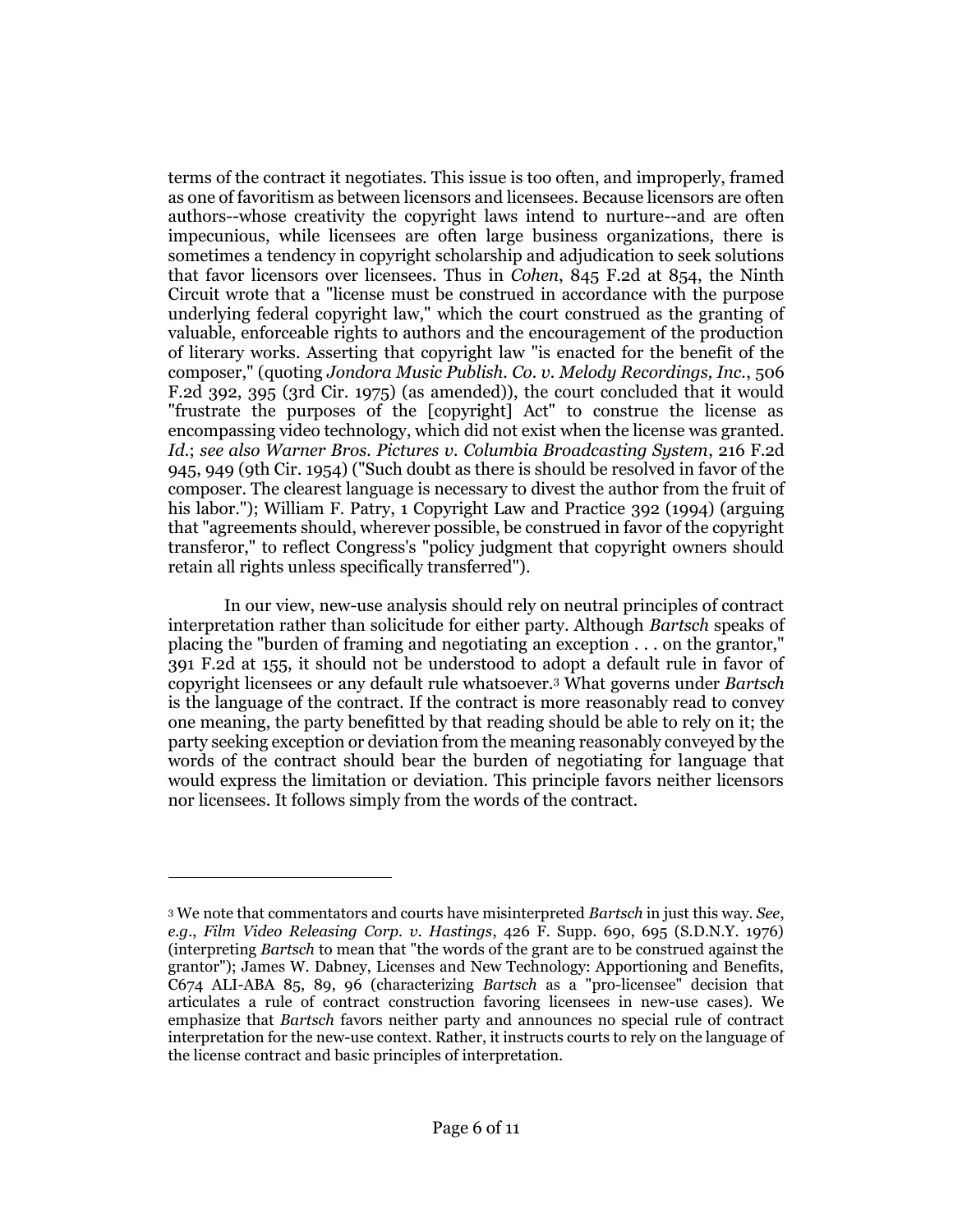The words of Disney's license are more reasonably read to include than to exclude a motion picture distributed in video format. Thus, we conclude that the burden fell on Stravinsky, if he wished to exclude new markets arising from subsequently developed motion picture technology, to insert such language of limitation in the license, rather than on Disney to add language that reiterated what the license already stated.

Other significant jurisprudential and policy considerations confirm our approach to new-use problems. We think that our view is more consistent with the law of contract than the view that would exclude new technologies even when they reasonably fall within the description of what is licensed. Although contract interpretation normally requires inquiry into the intent of the contracting parties, intent is not likely to be helpful when the subject of the inquiry is something the parties were not thinking about. *See* Nimmer, § 10.10[B] at 10-90 (noting that usually "there simply was no intent at all at the time of execution with respect to . . . whether the grant includes a new use developed at a later time"). Nor is extrinsic evidence such as past dealings or industry custom likely to illuminate the intent of the parties, because the use in question was, by hypothesis, new, and could not have been the subject of prior negotiations or established practice. *See* Michael R. Fuller, *Hollywood Goes Interactive: Licensing Problems Associated with Re-Purposing Motion Pictures into Interactive Multimedia Videogames*, 15 Loy. L.A. Ent. L.J. 599, 607 (1985). Moreover, many years after formation of the contract, it may well be impossible to consult the principals or retrieve documentary evidence to ascertain the parties' intent, if any, with respect to new uses. On the other hand, the parties or assignees of the contract should be entitled to rely on the words of the contract. Especially where, as here, evidence probative of intent is likely to be both scant and unreliable, the burden of justifying a departure from the most reasonable reading of the contract should fall on the party advocating the departure.<sup>4</sup>

Neither the absence of a future technologies clause in the Agreement nor the presence of the reservation clause alters that analysis. The reservation clause

<sup>4</sup> We note also that an approach to new-use problems that tilts against licensees gives rise to antiprogressive incentives. Motion picture producers would be reluctant to explore and utilize innovative technologies for the exhibition of movies if the consequence would be that they would lose the right to exhibit pictures containing licensed works. *See Bartsch*, 391 F.2d at 155.

Nor do we believe that our approach disadvantages licensors. By holding contracting parties accountable to the reasonable interpretation of their agreements, we encourage licensors and licensees to anticipate and bargain for the full value of potential future uses. Licensors reluctant to anticipate future developments remain free to negotiate language that clearly reserves the rights to future uses. But the creation of exceptional principles of contract construction that places doubt on the capacity of a license to transfer new technologies is likely to harm licensors together with licensees, by placing a significant percentage of the profits they might have shared in the hands of lawyers instead.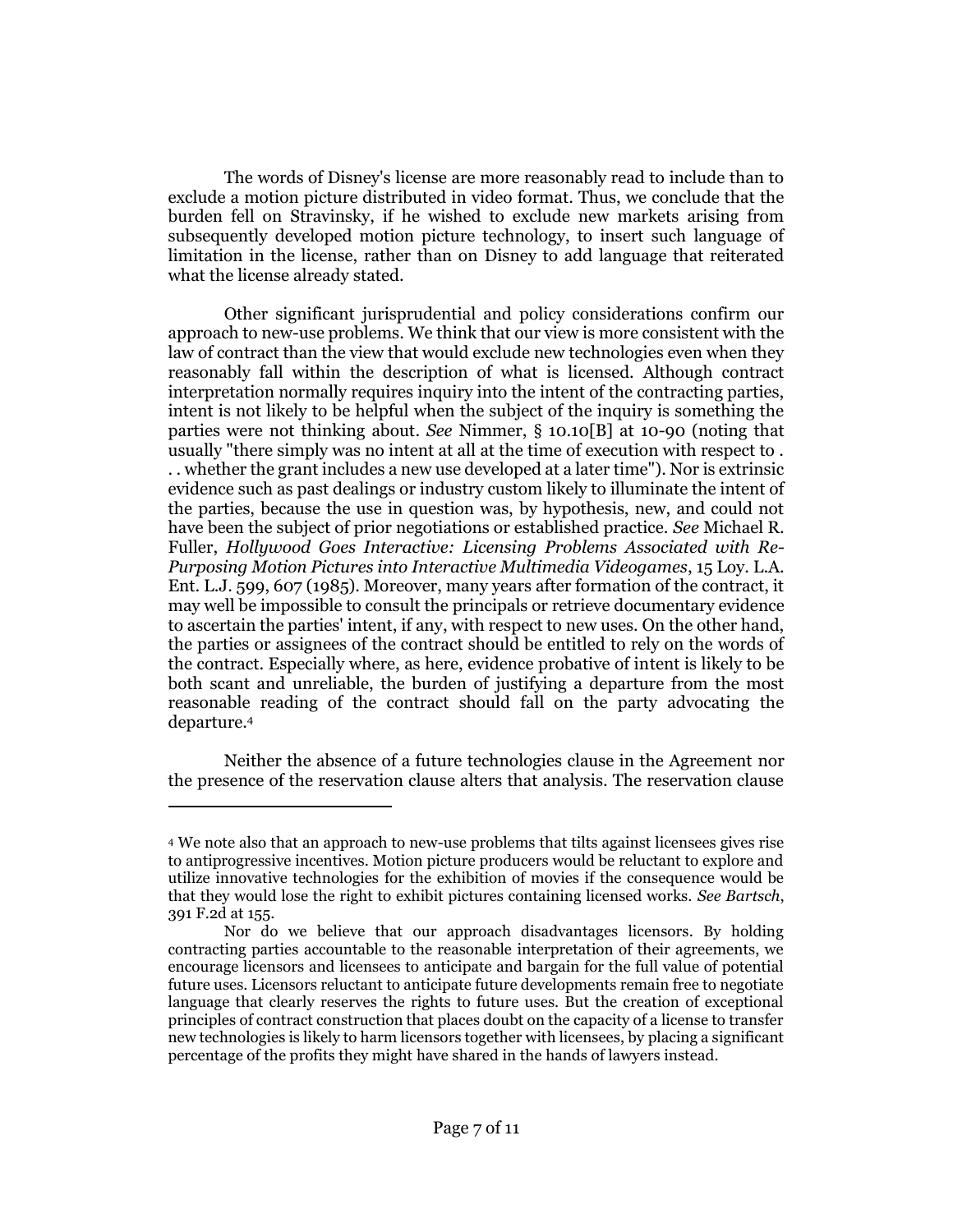stands for no more than the truism that Stravinsky retained whatever he had not granted. It contributes nothing to the definition of the boundaries of the license. *See Bartsch* 391 F.2d at 154 n.1. And irrespective of the presence or absence of a clause expressly confirming a license over future technologies, the burden still falls on the party advancing a deviation from the most reasonable reading of the license to insure that the desired deviation is reflected in the final terms of the contract. As we have already stated, if the broad terms of the license are more reasonably read to include the particular future technology in question, then the licensee may rely on that language.

*Bartsch* therefore continues to articulate our "preferred" approach to newuse questions, Nimmer, § 10.10[B] at 10-91, and we hold that the district court properly applied it to find that the basic terms of Disney's license included the right to record and distribute Fantasia in video format.

2. *The ASCAP Condition*. Boosey further contends that distribution of Fantasia in video format violated the ASCAP Condition. The district court agreed. It granted summary judgment to Boosey declaring that the ASCAP Condition "prevents Disney from distributing video tapes and laser discs directly to consumers." *Boosey & Hawkes*, 934 F. Supp. at 123. We disagree with the district court's analysis.

### The ASCAP Condition provides that

The right to record the musical composition as covered by this agreement is conditioned upon the performance of the musical work in theaters having valid licenses from the American Society of Composers, Authors and Publishers, or any other performing rights society having jurisdiction in the territory in which the said musical composition is performed. The court apparently believed, as Boosey argues, that the ASCAP Condition unambiguously limited Disney's exploitation of its motion picture to theaters operating under a license from ASCAP or similar performing rights society. This interpretation treats the clause as if it stated explicitly either that the license extends only to performances in theaters licensed by ASCAP, or that Disney commits itself to exploit the license only in such theaters. But that is not what the clause says.

The terms of the provision condition Disney's right to record the work only "upon the performance of the . . . work in theaters" having ASCAP (or similar) licenses. Read literally, this language requires no more of Disney than that it expose the motion picture in two or more ASCAP-certified theaters, a condition surely long ago satisfied. Whatever may have been the intention, the ASCAP Condition does not unambiguously prohibit Disney from exhibiting the composition in non-ASCAP theaters, or from distributing the film directly to consumers.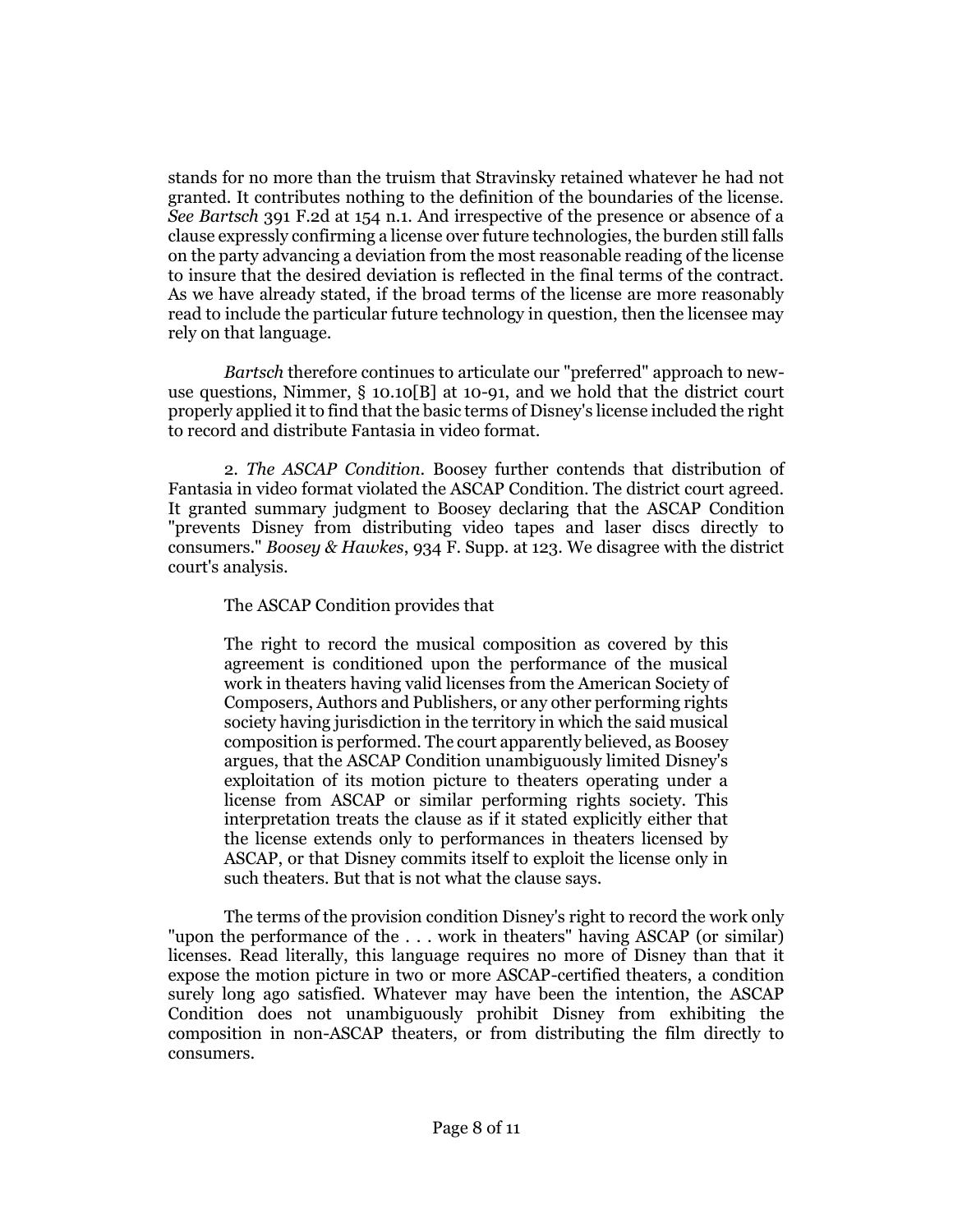Apart from the fact that the language of the Condition does not compel Boosey's interpretation, there is also good reason to regard that construction as improbable. Because the work was in the public domain in the United States, the license pertained only to foreign rights, which the contract described as world wide. Construing the Condition as Boosey argues would mean that the film could not be shown at all in any country where the work was protected and theaters did not employ ASCAP-type licenses.

Furthermore, we learn from a leading treatise on music licensing that this very clause was industry boilerplate that appeared in "countless synchronization licenses" for U.S. films. Al Kohn & Bob Kohn, *Kohn on Music Licensing*, 838-40, 857-58 (2d ed. 1996). If the clause meant what Boosey contends, studios whose films included copyrighted works licensed with this boilerplate provision would be completely prohibited from showing their films at all in the United States in the event that U.S. movie theaters ceased to employ ASCAP licenses. It seems highly unlikely that the film industry entered into contracts that would place it at the mercy of its licensors, in the event that ASCAP licensing was for whatever reason abandoned.

Indeed, ASCAP licenses did disappear from U.S. theaters as a result of an antitrust ruling in 1948. *See Alden-Rochelle Inc. v. ASCAP*, 80 F. Supp. 888, 894- 96 (S.D.N.Y. 1948). Under Boosey's reading, "countless" movies containing copyrighted works licensed with the ASCAP Condition were thereafter barred from U.S. theatrical release. If Boosey's interpretation of the Condition was widely shared, frequent litigation to sort out the rights of licensors and licensees after the demise of ASCAP theater licensing would have been inevitable. That Boosey has not cited a single court decision confirming its view of the ASCAP Condition strongly suggests that its view of the provision was not, in fact, widely held.

Kohn appears to indicate, moreover, that the ASCAP Condition remained industry boilerplate until sometime in the 1950s. Kohn, *supra*, at 840. If this is true, Boosey's view of the Condition requires us to believe that studios agreed to limit distribution of movies containing licensed works to ASCAP-licensed theaters even after ASCAP licensing of theaters had been declared unlawful. Not only would it would be nonsensical for moviemakers to predicate their license to copyrighted works on a condition that could not lawfully be satisfied, but it is unimaginable that they would produce films whose distribution to the domestic market hinged on subsequent permission, or quiescence, of licensors.

We find that neither party's interpretation is compelled by the plain terms of the provision. *Accord Kohn*, *supra*, at 838-39 (classifying a hypothetical provision identical to the ASCAP Condition as a license whose scope is unclear). The Condition is sufficiently unclear on its face to justify consideration of extrinsic evidence. *See Shann v. Dunk*, 84 F.3d 73, 80 (2d Cir. 1996).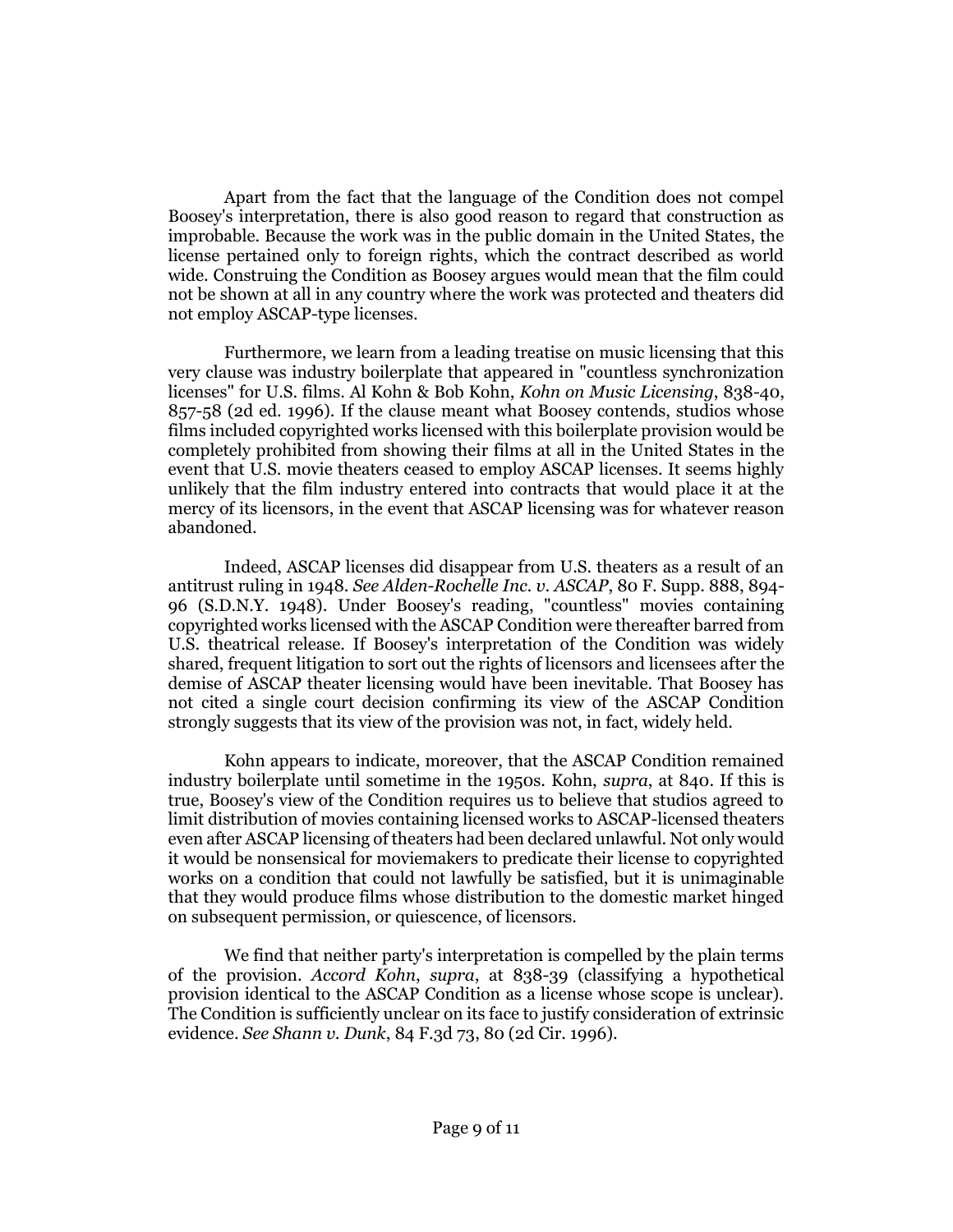Boosey argues that any ambiguity regarding the meaning of the ASCAP Provision is dissipated by extrinsic evidence showing Disney knew that the 1939 Agreement permitted use of the composition only in ASCAP-licensed motion picture theaters.<sup>5</sup> We do not find this evidence persuasive.

Boosey first points to the parties' limited post-contract course of dealing. In 1941, Boosey notes, Disney acknowledged that the Agreement did not license use of The Rite of Spring on radio. In 1969, Disney negotiated and paid for the right to release the soundtrack recording of "The Rite of Spring" as part of a complete Fantasia album. And in 1990, Disney unsuccessfully sought Boosey's permission to use sections of the composition "in a new performance by . . . Pink Floyd to be filmed at the Great Pyramid of Giza, while imagery from 'Fantasia' is projected across the entire face of the Pyramid." Boosey would have us infer that these requests for permission demonstrate Disney's awareness that its right to the composition was limited to exploitation in licensed motion picture theaters.

However, those exploitations of the composition seem clearly beyond the scope of the 1939 Agreement. None of the proposed uses involved "the use of the musical composition in synchronism or timed-relation" with Fantasia, as required by P 4 of the Agreement; the 1941 and 1969 requests did not even envision use of the composition in a motion picture, as required by P 3 of the Agreement. Because the Agreement could not reasonably be interpreted to cover these uses, Disney's decision to seek supplemental permission for them reveals nothing regarding its view as to whether it was authorized to license Fantasia otherwise than in theaters with ASCAP licenses.

Indeed, there is course of dealing evidence that supports the opposite conclusion--that Disney did not view the license as restricted to performance in ASCAP-licensed theaters. Without seeking Boosey's permission, Disney appears to have sold Fantasia directly to consumers in at least two foreign markets and telecast the composition in excerpts from "Fantasia" several times. That Disney sought permission for uses of the composition not involving the motion picture Fantasia, but did not seek permission for direct distribution of Fantasia in alternative motion picture formats, arguably rebuts Boosey's argument that Disney's conduct shows it agreed with Boosey's interpretation.

Boosey's other extrinsic evidence is no more compelling. Boosey points out that in contracts for other compositions used in Fantasia, negotiated at about the same time as the 1939 Agreement, it was Disney's "right to *license* the performance" that was conditioned on ASCAP performance (emphasis added). In Stravinsky's contract it was the right "to record" that was so conditioned. Because a condition on the "right to record" is more drastic than a limitation on the right to

<sup>5</sup> As there are no known surviving witnesses to the negotiation of the 1939 Agreement, the only extrinsic evidence is documentary.